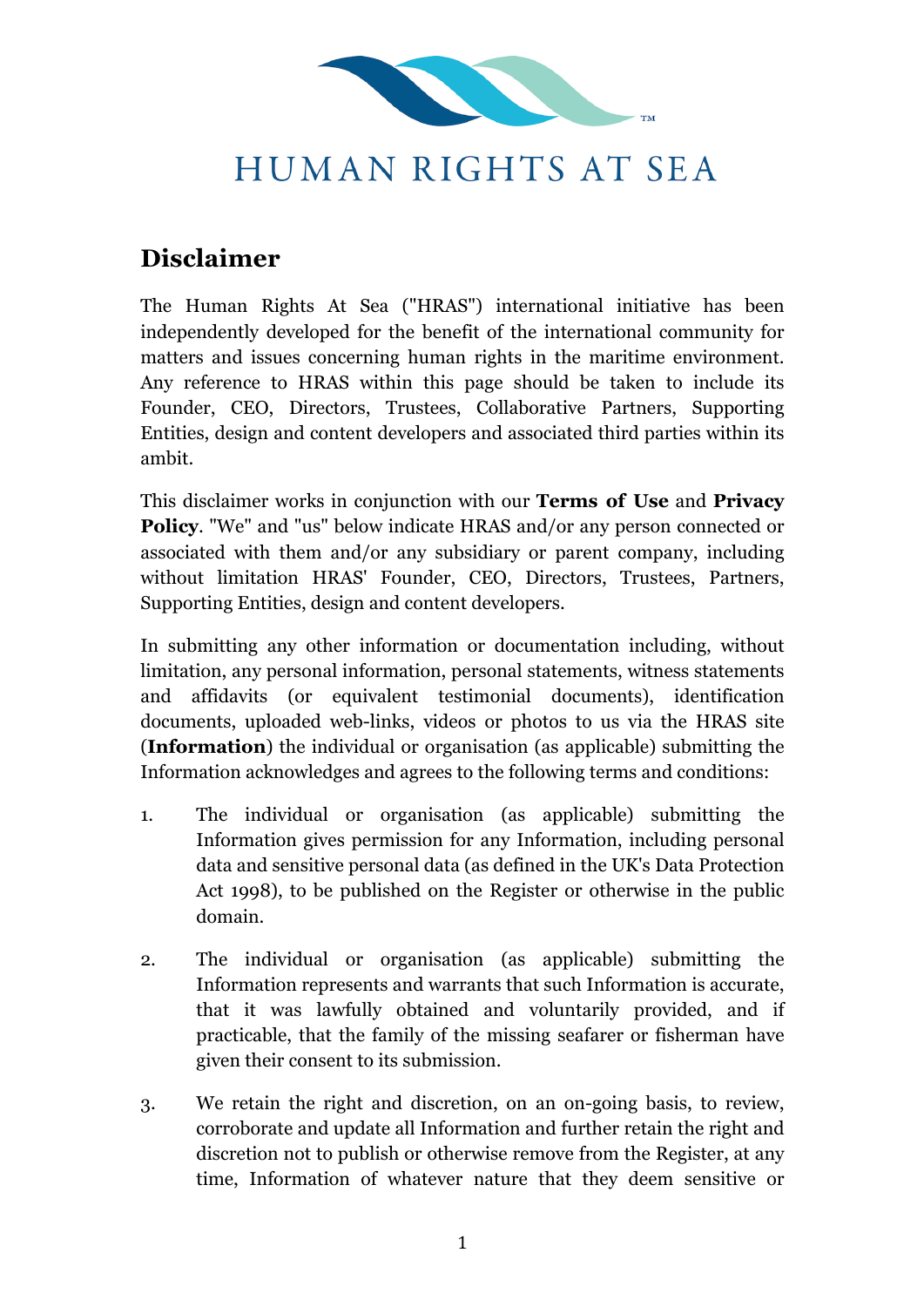

## HUMAN RIGHTS AT SEA

inappropriate. This right is subject to legitimate requests from data subjects to have their personal data removed, added to or amended.

- 4. Notwithstanding the above, neither we nor any of our employees, contractors, volunteers or agents shall be responsible for verifying the accuracy of any Information.
- 5. We make no representations or warranties as to the accuracy or completeness of any Information published or otherwise released into the public domain by us and shall not be liable for any inaccuracies, errors or omissions contained therein.
- 6. We do not warrant that the functions and materials contained in the Website will be secure, uninterrupted, error-free, that defects will be corrected, or that the Site or its server are free of viruses or bugs. We do not accept any on-going obligation, liability or responsibility in respect of the same, whatsoever.
- 7. We will not be responsible, or liable to any third party, for the content or accuracy of any material posted by users of the Site, or any loss, whether direct, indirect, (consequential or otherwise including without limitation loss of profits) relating to or arising from such material, whether foreseeable or unforeseeable, contractual, tortious or otherwise. Nothing in this disclaimer excludes or limits our liability for death or personal injury arising from our negligence, or our fraud or fraudulent misrepresentation, or any other liability that cannot be excluded or limited by English law.
- 8. In submitting any Information to us, the individual or organisation (as applicable) submitting such Information hereby irrevocably and unconditionally indemnifies us, and will promptly keep us indemnified, against any loss or harm, in any jurisdiction, arising out of or connected to our publication or release of or reliance on any Information.
- 9. Information on the Site is not intended to amount to advice and is provided without guarantees, conditions or warranties of any kind, whether express or implied. To the extent permitted by law, we hereby exclude all conditions, warranties, representations or other terms which may apply to the Site or any content on it, whether express or implied.